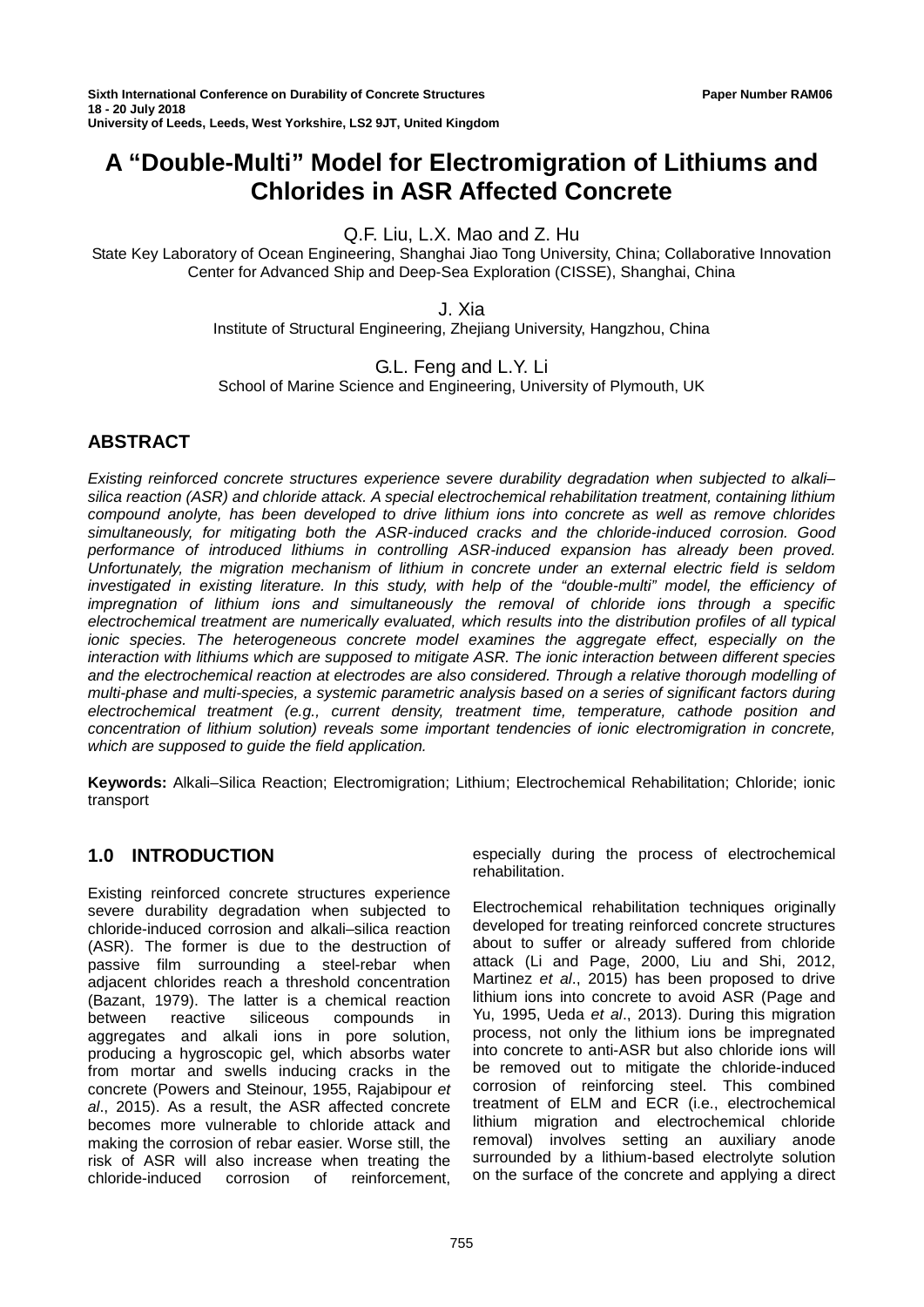current (DC) density between the anode and the embedded rebar acting as a cathode.

There have been a set number of numerical studies on ionic transport in concrete materials, however, very limited works have been paid on the interaction of different factors on the transport of each individual ionic species. The accurate electro-chemicalphysical mechanism of ELM & ECR is not fully understood. In this study, with help of the "doublemulti" model (Liu *et al*., 2012, Liu *et al*., 2014, Liu *et al*., 2015b, Geng *et al*., 2016, Liu *et al*., 2015a, Liu *et al*., 2017, Feng *et al*., 2016, Hu *et al*., 2018, Liu *et al*., 2018), the efficiency of impregnation of lithium ions and simultaneously the removal of chloride ions through a specific electrochemical treatment are numerically evaluated, which results into the distribution profiles of all typical ionic species. The heterogeneous concrete model examines the aggregate effect, especially on the interaction with lithiums which are supposed to mitigate ASR. The ionic interaction between different species and the electrochemical reaction at electrodes are also considered. Through a relative thorough modelling of multi-phase and multi-species, a systemic parametric analysis based on a series of significant factors during electrochemical treatment (e.g., current density, treatment time, temperature, cathode position and concentration of lithium solution) reveals some important tendencies of ionic electromigration in concrete, which are supposed to guide the field application.

## **2.0 MULTI-COMPONENT IONIC TRANSPORT IN ELECTROLYTES**

The pore solution in concrete involves many ionic species including hydroxyl, sulphate, sodium, potassium, calcium etc., among which the hydroxyl has the highest concentration, followed by the potassium and sodium. The transport of ions in a saturated concrete is mainly by two driving forces, known as the diffusion and migration. The former is due to the concentration gradient of the species itself; the latter is due to the electrostatic potential generated by an externally applied electric field and/or the internal charge imbalance between different species in the solution. The charge imbalance is caused by opposite-direction movement of cations and anions as well as different travel speeds of ions. The exact effect of charge imbalance on the transport of ions in concrete is dependent on the external electric field applied and the difference of diffusion coefficients between ionic species. In general, the effect of charge imbalance on the ionic transport increases with the external electric field and the difference of diffusion coefficients between ionic species. Mathematically, the flux of an ionic species in a multi-component electrolyte solution can be expressed in terms of Nernst-Planck equation as follows,

$$
\mathbf{J}_k = -D_k \nabla C_k - D_k C_k \frac{z_k F}{RT} \nabla \Phi \tag{1}
$$

where  $J_k$  is the flux,  $C_k$  is the concentration,  $D_k$  is the diffusion coefficient,  $z_k$  is the charge number,  $F =$  $9.648 \times 10^{-4}$  Cmol<sup>-1</sup> is the Faraday constant, R = 8.314 J mol<sup>-1</sup>K<sup>-1</sup> is the ideal gas constant,  $T = 298$  K is the absolute temperature,  $\Phi$  is the electrostatic potential, and the subscript k represents the k-th ionic species. Eq. (2) is required for each ionic species involved in the solution owing to the mass conservation in unit volume of electrolyte solution,

$$
\frac{\partial C_k}{\partial t} = -\nabla \cdot \mathbf{J}_k \tag{2}
$$

where t is the time. Substituting Eq. (1) into (2), it yields,

$$
\frac{\partial C_k}{\partial t} = \nabla(D_k \nabla C_k) + \nabla \left[ \left( \frac{z_k D_k F}{RT} \right) C_k \nabla \Phi \right]
$$
 (3)

Note that if the electrostatic potential, Φ, in Eq. (3) is purely determined in terms of the externally applied electric field without taking into account the internal charge imbalance between ionic species, that is  $\nabla^2 \Phi = 0$ , then the concentration of each ionic species can be calculated independently by using Eq. (3). Otherwise, the electrostatic potential has to be determined using Poisson's equation as follows,

$$
\nabla^2 \Phi = -\frac{F}{\varepsilon_0 \varepsilon_r} \sum_{k=1}^N z_k C_k \tag{4}
$$

where  $\varepsilon_0 = 8.854 \times 10^{-12}$  CV<sup>-1</sup>m<sup>-1</sup> is the permittivity of a vacuum,  $\varepsilon_r = 78.3$  is the relative permittivity of water at temperature of 298 K, and N is the total number of species involved in the solution. The use of Poisson's equation creates two difficulties. One is the coupling of Eq. (3) between different ionic species, since  $\Phi$  is now dependent on not only the boundary conditions governed by the externally applied electric field, but also the concentrations of all ionic species involved in the solution. The other is the nonlinearity and numerical difficulty which involves calculations of large and small numbers that need be handled carefully. Nevertheless, Eqs. (3) and (4) plus initial and boundary conditions can be used to determine the electrostatic potential, Φ, and the concentrations of individual ionic species,  $C_k$  $(k = 1, 2, \ldots, N)$ , at any point and any time in the solution domain.

## **3.0 IONIC TRANSPORT IN THE MEDIUM OF MULTI-PHASES**

As aforementioned, concrete can be treated as a composite with aggregate-, cement paste- and ITZphases. Compared with the cement paste and ITZs, aggregates are much denser and have much high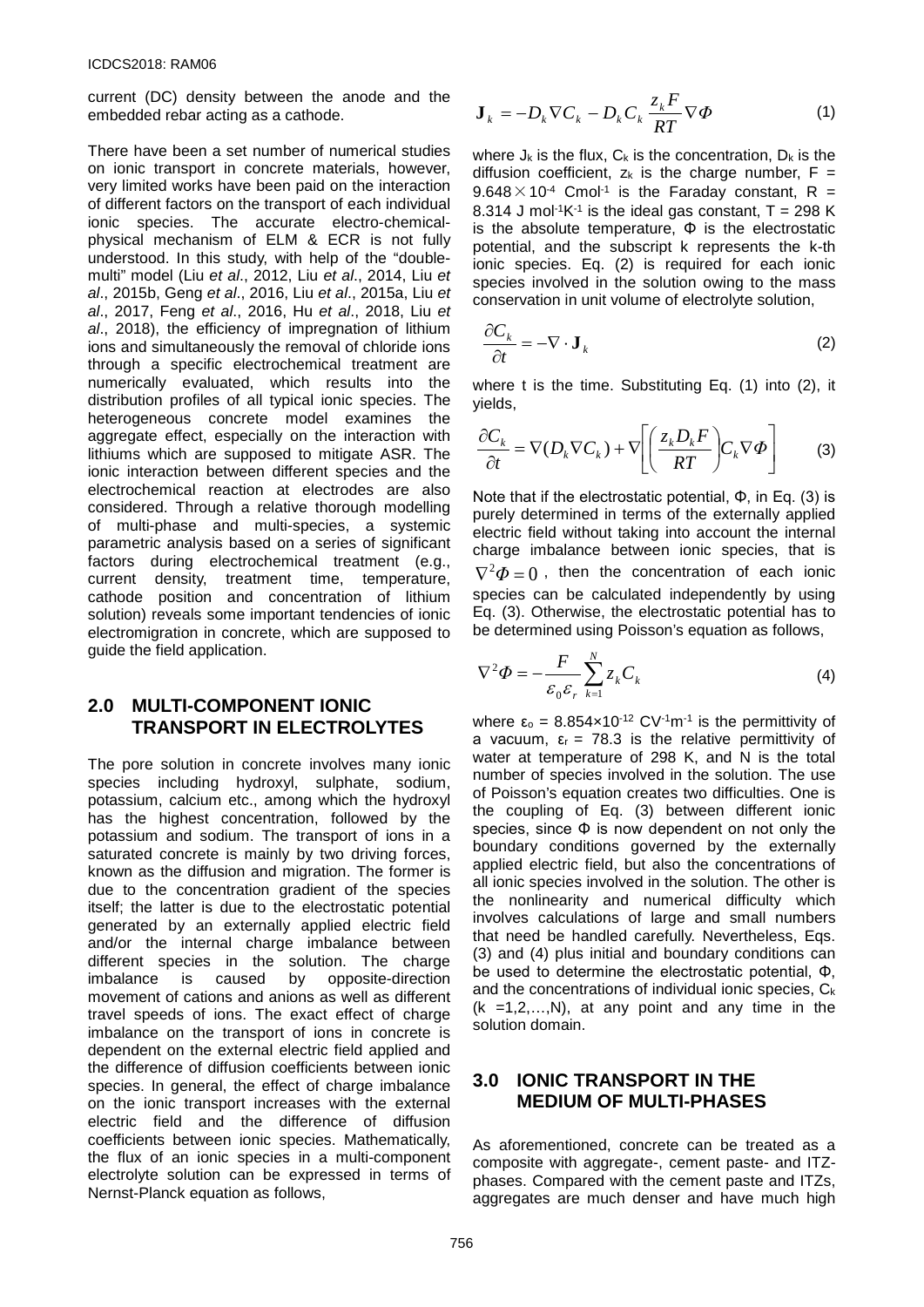resistance to the transport of ions and therefore, in the present study they are assumed to be the impermeable material. The cement paste- and ITZphases can be treated as two individual porous materials with different transport properties. When applying the ionic transport equations from an electrolyte solution to a porous material, one has to consider the effects of porosity and tortuosity of the pore structure as well as the adsorption/desorption of ions at pore surfaces on the ionic transport in the porous material. The former is usually to be incorporated into the diffusion coefficient and the latter is often represented using ionic binding models. In this case, Eq. (2) need be modified as follows,

$$
\frac{\partial(\varphi C_k)}{\partial t} + \frac{\partial[(1-\varphi)S_k]}{\partial t} = -\varphi \nabla \cdot \mathbf{J}_k
$$
 (5)

where  $\varphi$  is the porosity of the porous material and  $S_k$ is the concentration of bound ions. To eliminate φ and  $S_k$  in Eq. (5), the following Langmuir isotherm is often used to link the concentrations of bound and free ions,

$$
\frac{(1-\varphi)S_k}{\varphi} = \frac{\alpha_k C_k}{w(1+\beta_k C_k)}\tag{6}
$$

where w is the content of the water in which ionic transport takes place, expressed per unit weight of cement,  $α_k$  and  $β_k$  are the constants which can be determined experimentally. Note that other chloride binding isotherms such as the linear and Freundlish isotherms could also be used, which will result in Eq. (6) to have different expressions. The use of Eqs. (1) and (6) in Eq. (5), yields,

$$
(1 + \lambda_k) \frac{\partial C_k}{\partial t} = \nabla (D_k \nabla C_k) + \nabla \left[ \left( \frac{z_k D_k F}{RT} \right) C_k \nabla \Phi \right] \tag{7}
$$

where  $\Box k > 0$  is a dimensionless parameter for the k-th species defined as follows,

$$
\lambda_k = \frac{\alpha_k}{w(1 + \beta_k C_k)^2} \tag{8}
$$

Eqs. (7) and (4) can be used to determine the electrostatic potential, Φ, and the concentrations of individual ionic species,  $C_k$  (k =1,2,...,N), at any point and any time in the domain of the porous material. Note that when Eqs. (4) and (7) are applied to the concrete material of aggregates, ITZs, and cement paste phases, one has to use different transport properties for aggregates, ITZs, and cement paste, whereas continuous conditions are imposed for ionic concentrations and ionic fluxes at the interfaces between different phases. The details of the geometric modelling of the concrete of multiphases will be given in following section.

#### **4.0 MODELING OF "DOUBLE MULTI"**

The concretes modelled in previous studies [9-18] as well as the presented work are treated as a heterogeneous composite structure with three phases consisting of mortar matrix, coarse aggregates and ITZs. Fig.1 shows a series of the 2- D concrete numerical models with the same size of  $50\times50$  mm and the volume fraction of Vagg = 0.5. In the figure the circular areas represent the impermeable aggregates with the radii ranging from 1.5 mm to 10 mm. Outside each aggregate, there is an aureole ITZ shell of tiny scale (40 μm) wrapping the aggregate. Outside the ITZs, the remaining part of the concrete model represents the mortar matrix. The location of the aggregates was randomly generated using a MATLAB program.



**Fig. 1.** Finite element mesh of the two phases concrete model (Va=0.5)

The model described above is mainly used to simulate the ELM&ECR treatment of concrete. Fig. 2 graphically displays the simulated test, in which there are multi-component species governed by Eqs. (4) and (7). Due to the symmetry of the geometry of the specimen and the cathode settings, only a half of the specimen (50 mm  $\times$  25 mm) is modelled for simplifying calculation (as shown in Fig. 3). The initial and boundary conditions employed in the simulations are given in Table.1 [4].



**Fig. 2.** Schematic representation of simulated ELM & ECR set up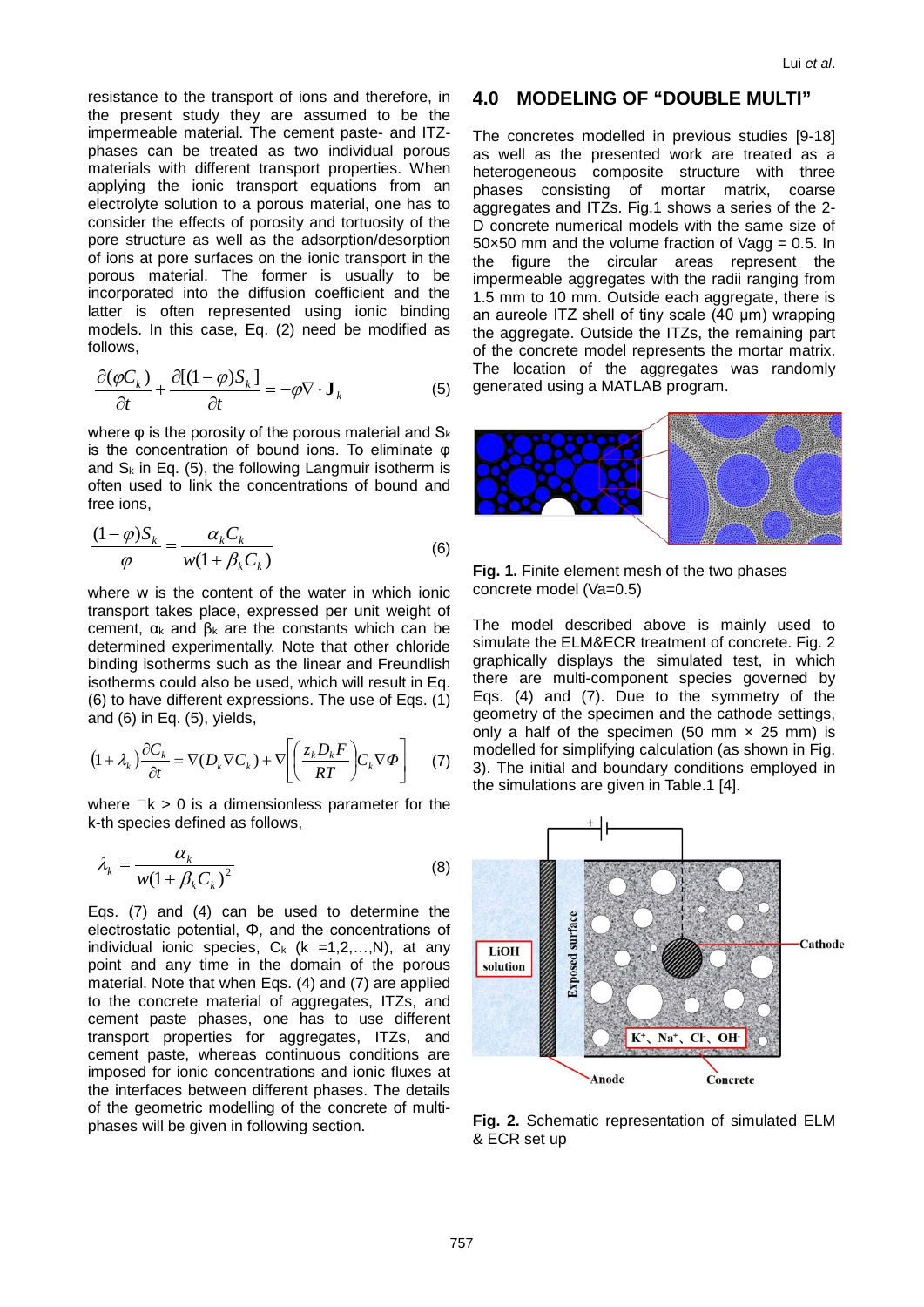**Table 1.** Information about five ionic species considered during modelling (25 ºC)

| Field variables                                          | Potassium | Sodium | Chloride | Hydroxide | Lithium |
|----------------------------------------------------------|-----------|--------|----------|-----------|---------|
| Charge number                                            | 1         | 1      | $-1$     | $-1$      | 4       |
| Diffusion coefficient in mortar phase,<br>$x10-11$ m2/s  | 3.900     | 2.700  | 10.20    | 52.80     | 3.700   |
| Diffusion coefficient in aggregate<br>phase, x10-11 m2/s | 0.039     | 0.027  | 0.102    | 0.528     | 0.037   |
| Boundary concentration, mol/m3 (at<br>anode, $x=0$ )     | 5         | 5      | 10       | 1000      | 1000    |
| Initial concentration in mortar phase,<br>mol/m3         | 100       | 900    | 380      | 620       | 0       |



**Fig. 3.** The geometry of two phases mesoscale concrete model (Va=0.5)

Assuming that the volume of the electrolyte reservoir at anode is much larger than that of the concrete sample, the concentration of lithium in electrolyte is assumed to be constant CLio.

By considering both the ionic electro-coupling interactions and heterogeneous nature of cementbased materials, the "multi-phase, multi-species" transport models for concrete, which is so-called "double multi" model, can be obtained

# **5.0 SIMULATION OF ELM & ECR**

By using of the "double multi" model, one can solve a set of mechanism problems along the line of concrete durability study: ionic electro-coupling effect, diffusivity prediction, binding effect, EDL effect, cracking effect, ITZs, aggregate morphology, etc. This study shows a typical example of using this model, which is the simulation of ELM&ECR as mentioned.

The distribution contours of five ionic species (Cl- , K+, Na+, OH- , Li+) for specimens after 4-, 8- and 12 weeks treatment with a constant current density of 2A/m2 are depicted in Figs. 4-8, respectively. In these 3-D plots, x and y coordinates show the change of the position in the model and the vertical coordinate represents the value of concentration. It

can be seen from these plots that the profiles of each species have its own unique characteristics.

Figure 4 shows a concave formed around the cathode for chloride under the external electric field. It can be observed that the chloride concentration gradually decreases from the initial value of 380 mol/m3 to only 219 mol/m3 (maximum value in concrete after 12-week treatment), which means ECR &ELM achieves a good performance of removing chlorides from concrete. Additionally, the chloride concentration near right boundary always reaches peak value, which demonstrates that the dominant process of ionic transport is still diffusion in the region out of the two electrodes, which makes the removal of chlorides harder. A closer observation also shows that there is a funnel-like pit around each aggregate since the great ionic diffusivity difference between aggregates and mortar

The positively charged potassium ions gradually gather around the rebar with time as shown in Fig. 5. The sodium ions also move towards rebar like potassium ions under the driving of the external current, therefore the distribution profiles of sodium are qualitatively similar with those of potassium as shown in Fig. 6. The peak values of sodium concentration are far greater than potassium, owing to its higher initial concentration in specimen. The accumulation of Na+ and K+ is of advantages for protecting rebar at cathode by locally increasing the pH and thus stabilizing the passive layer.

As shown in Fig. 7, the concentration around the cathode forms as convex for hydroxide ions, which is similar with the performances of two cations (i.e. potassium and sodium) rather than the negatively charged chlorides. This is because of that the electrochemical reactions taken place at the rebar surface provides an inward flux for the hydroxide ions. Notably, hydroxide ions concentration inside of whole concrete specimen gradually built up with the treatment time, which demonstrates that the hydroxide ions generated at the cathode are more than those move towards anode. Such behavior of hydroxides creates an alkaline environment in

.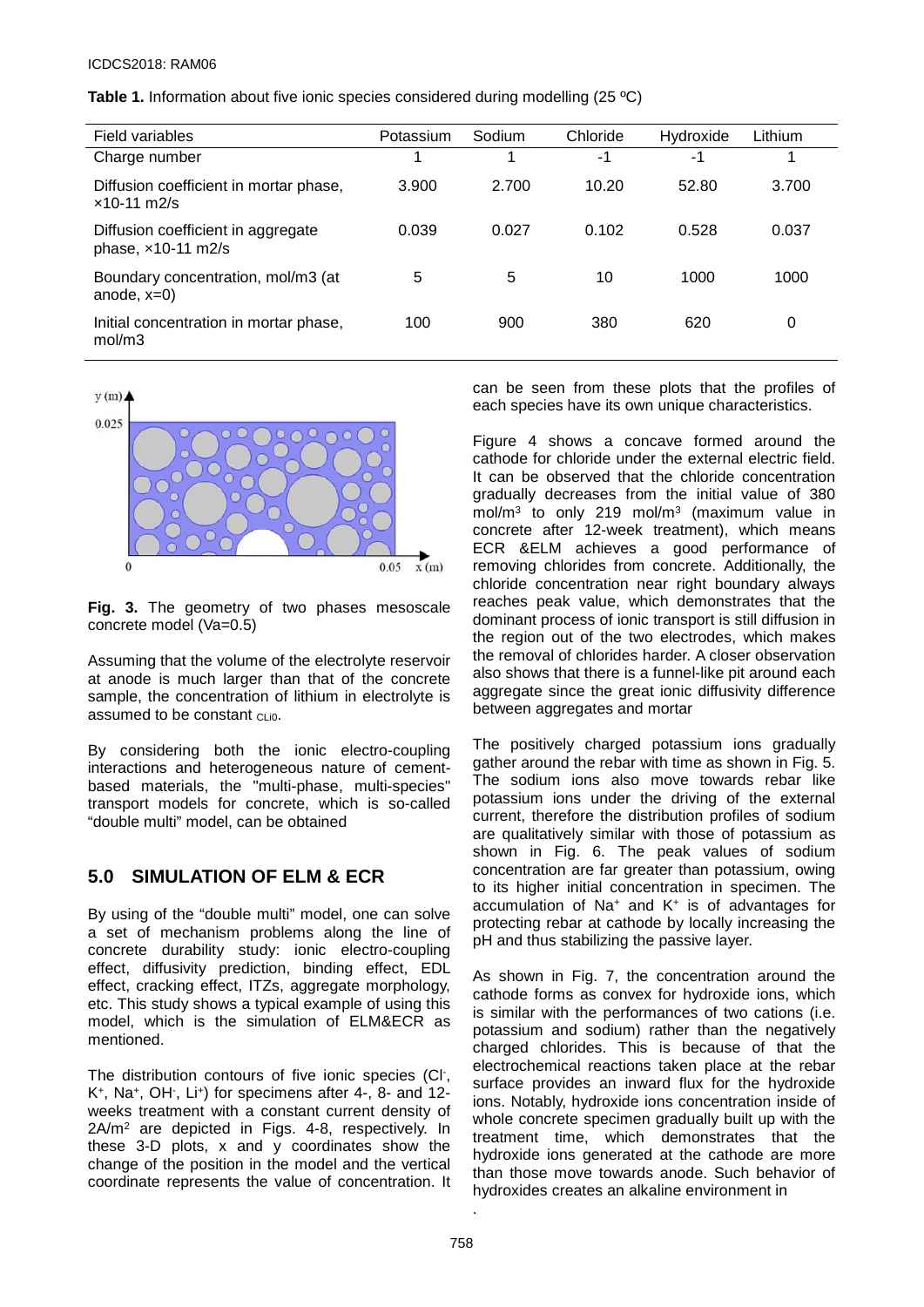

**Fig. 4**. Distribution profiles of chloride concentration at 4 weeks, 8 weeks and 12 weeks



**Fig. 5.** Distribution profiles of potassium concentration at 4 weeks, 8 weeks and 12 weeks



**Fig. 6.** Distribution profiles of sodium concentration at 4 weeks, 8 weeks and 12 weeks



**Fig. 7**. Distribution profiles of hydroxide concentration at 4 weeks, 8 weeks and 12 weeks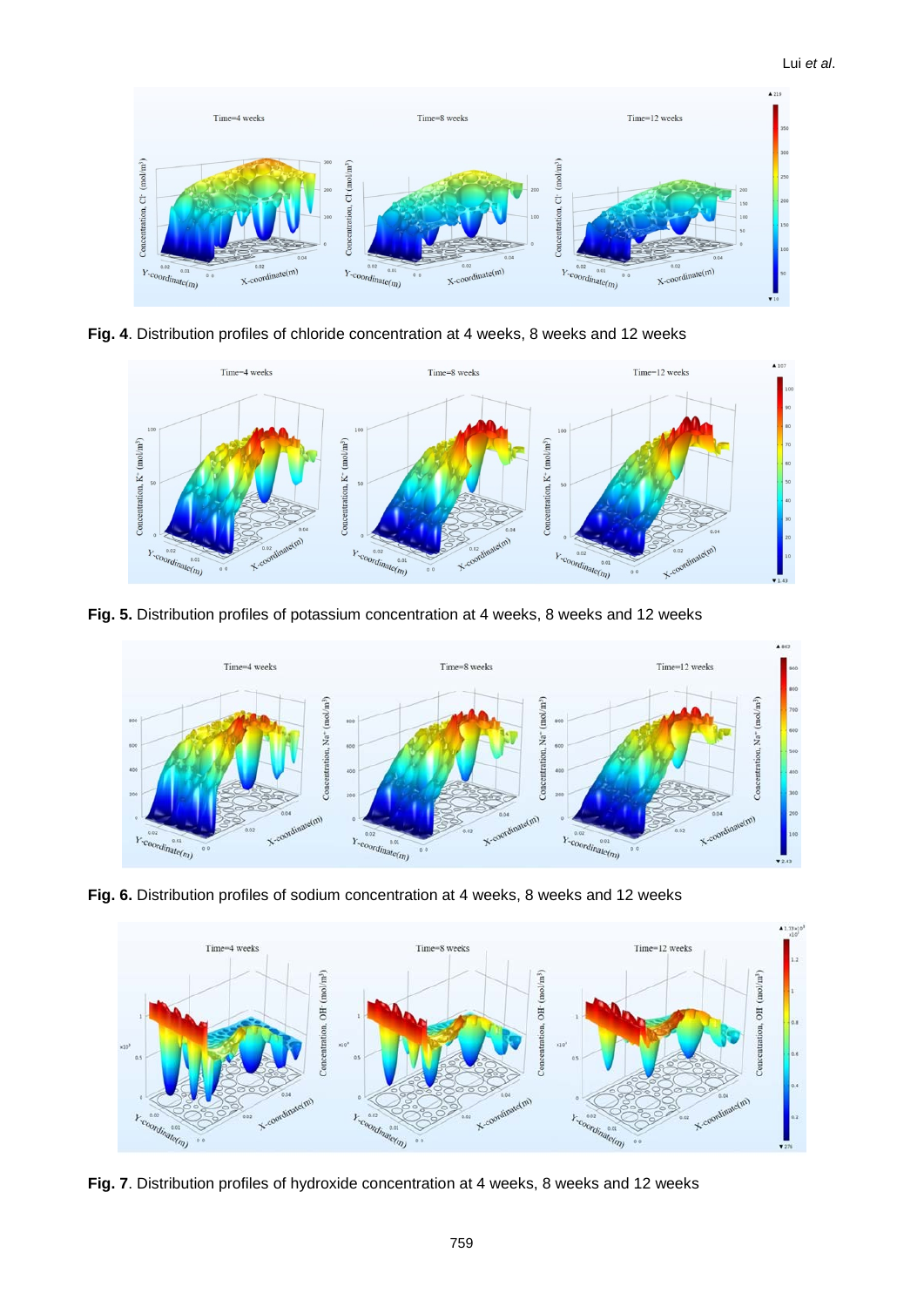

**Fig. 8**. Distribution profiles of lithium concentration at 4 weeks, 8 weeks and 12 weeks

specimen, which is beneficial to protect rebar from corrosion

It can be seen from the Fig. 8 that the contents and penetrations of lithiums in the specimen are built up with treatment time, which are meaningful to control ASR. It confirms that ECR and ELM is a very promising technique in driving lithiums into the concrete and reducing local chloride concentration in the vicinity of cathodes, which has been experimentally investigated by Ueda *et al*. (2013) and Buenfeld *et al*. (1998) and theoretically verified by Venglovska *et al*. (2016). From the contour plots, it can be noted that the lithium content is still very low behind the cathode after 12-week treatment, as limited current flow exists in this range, thereby the transport of lithiums driven by the electric field is much slower. The simulations of all ionic species agree well with the obtained shapes by Ueda *et al*. (2013, 2014) and exhibit the characteristics of each ionic species.

In order to further verify the reliability of the modelling, a simulated dummy test case is conducted by using the presented model with the parameters provide by Ueda's *et al* experiment (2014). The normalized lithium concentration in concrete (CLi/CLi0) from numerical model after 8 week and the results from experiments are shown in Fig. 9, where  $C_{Li}$  is the lithium concentration in concrete and CLi0 is the concentration in electrolyte. It is clear that the numerical predictions agree well with the experimental data. The normalized lithium concentrations in concrete from modelling are higher than those of experiments in the range of 0-25mm depth. This is because of the assumption of constant concentration at boundaries during simulation based on partial differential equations (PDEs). However, it is apparent from the comparison that the tendency of the results from these two methods fits very well and most of the data points from the experiments after 8 week lie nearby or on the modelling results curve. The small fluctuation in the curve is mainly caused by the tortuosity variation due to the local distribution of aggregate particles.





## **6.0 CONCLUSIONS**

The "double-multi" model, which was originally develop for a better understanding on ionic transport mechanisms in cement-based materials, is used to investigate the electromigration process of lithiums and chlorides in ASR affected concrete in the presented study. A special electrochemical treatment for driving lithium ions into concrete and removing<br>chloride simultaneously was numerically chloride simultaneously was investigated to mitigate the deterioration caused by ASR and chloride attack. The ionic interactions between different species, binding as well as the electrochemical reaction at electrodes are also considered. Based on the multi-phase and multispecies modeling, it was demonstrated that both the contents and penetration depth of lithium build up with treatment time. Sodium, potassium and hydroxide are found to be mainly located around or behind the rebar, while chloride has a low concentration around the rebar. Such performances of ions are beneficial to service life extension of reinforced concrete.